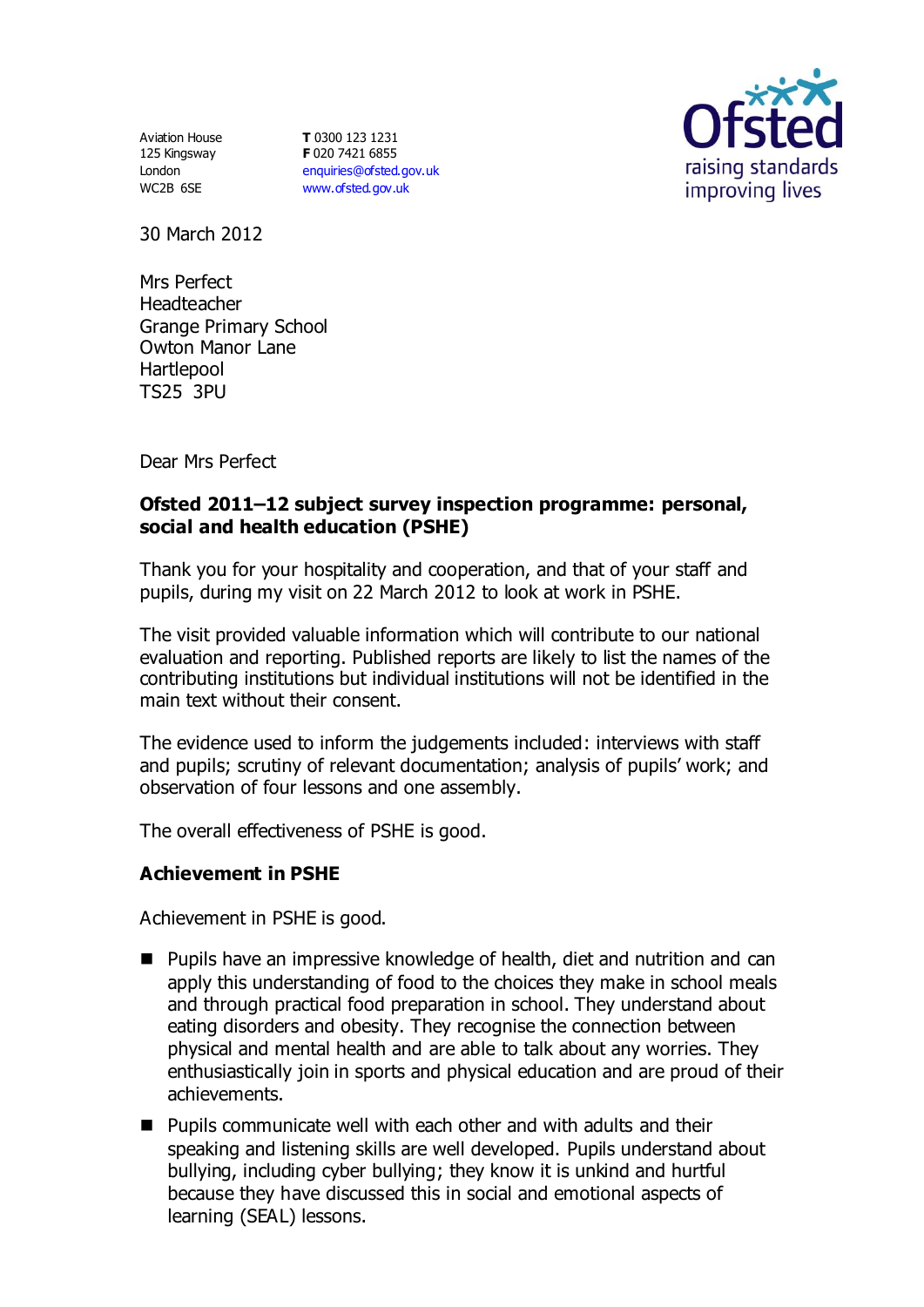- Pupils learn about growing and developing through a well-organised programme of sex and relationships education which includes information about puberty for older pupils.
- **Pupils have a good awareness of medicines, drugs, alcohol and tobacco** and recognise the risks associated with these substances. They know how to keep themselves safe in a variety of situations. For example, on the internet, roads, railways, and on the adjoining construction site to school. Pupils are actively involved in planning and making 'television' films that highlight their achievements, for example, safety awareness and the need for protective clothing.

## **Quality of teaching in PSHE**

The quality of teaching in PSHE is good.

- Teachers are committed to the PSHE and use every opportunity to include the subject as part of a comprehensive, cross-curricular programme. Teachers plan interesting activities that match different abilities well and encourage pupils to discuss, reflect and share their ideas, often using puppets and other characters. External visits and speakers are used well to provide stimulating experiences, for example the coastguard, fire services, drama companies and artist in residence.
- Questioning is used effectively to build the confidence of pupils and to help them articulate their thoughts in a safe way. Teachers encourage pupils to ask questions to prevent any potential misunderstandings.
- Teachers are currently exploring ways of assessing pupils' progress and achievement throughout the school, including self- and peer-assessment to build upon the good practice in the Early Years Foundation Stage.

#### **Quality of the curriculum in PSHE**

The quality of the curriculum in PSHE is good.

- The curriculum is creatively and systematically planned to provide rich learning activities. The use of cross-curricular opportunities, especially in science, religious education, literacy and numeracy as well as discrete lessons strengthens the subject as well as providing practical learning.
- A special feature of this school includes the film studio where pupils confidently make programmes about events taking place in and around school, including the building of the new classrooms. Pupils regularly film interviews with visitors, edit the footage and add music and commentary.
- The provision for business and financial management, enterprise and careers education is not fully developed and forms part of the PSHE improvement plan.
- Statutory requirements of sex and relationships education are met.